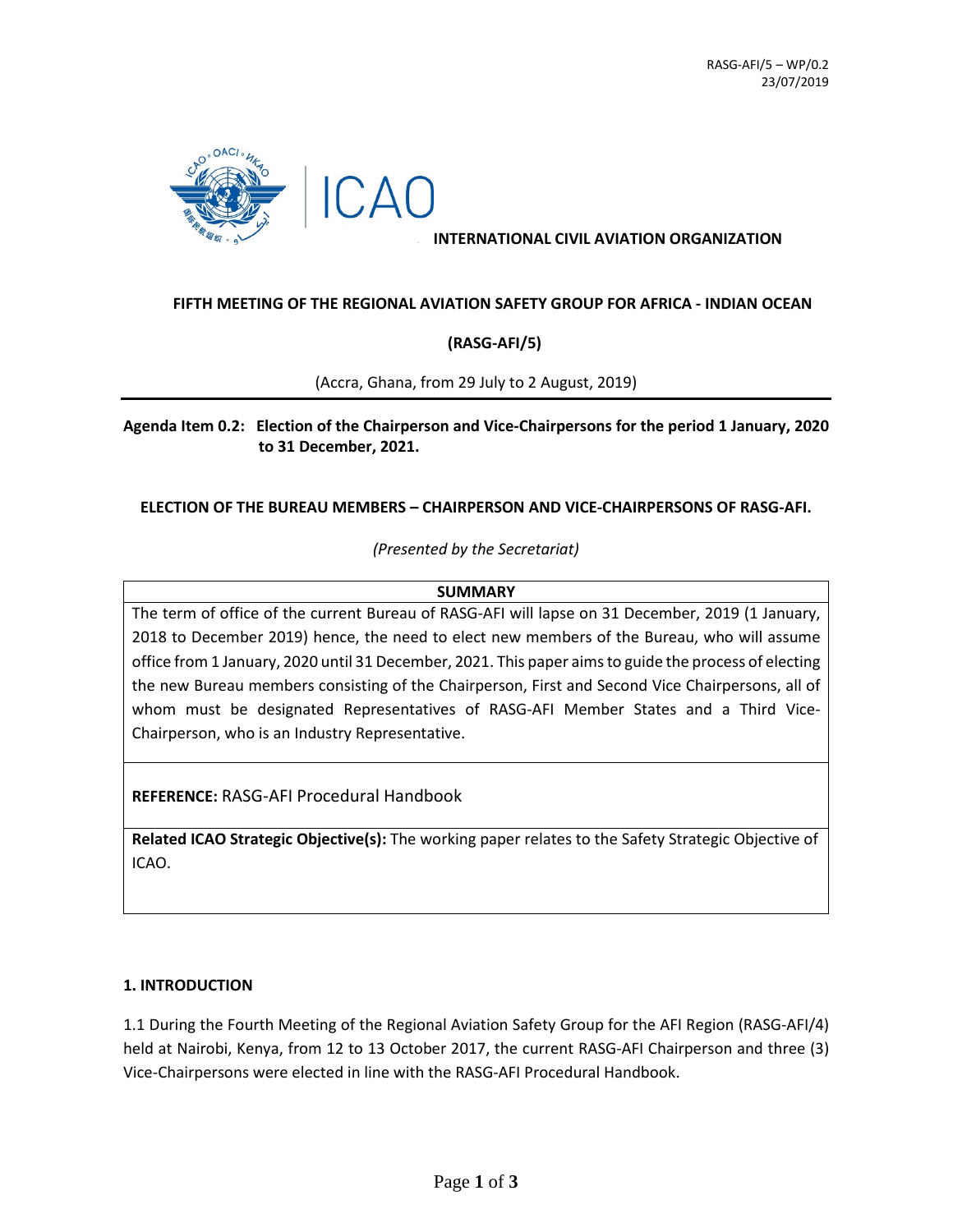1.2 The RASG-AFI/4 Meeting elected, on 12 October 2017, the following officials for a period of two (2) years ending 31 December, 2019:

| Chairperson:                      | Mr. Levers Mabaso,<br>Acting Chief Director,<br>Civil Aviation Safety, Security and SAR,<br>Department of Transport,<br>Republic of South Africa |
|-----------------------------------|--------------------------------------------------------------------------------------------------------------------------------------------------|
| 1 <sup>st</sup> Vice-Chairperson: | Col. Dokisime Gnama Latta,<br>Director General,<br>Togo CAA                                                                                      |
| 2 <sup>nd</sup> Vice-Chairperson: | Capt. Gilbert Kibe,<br>Director General,<br>Kenya CAA                                                                                            |
| 3rd Vice-Chairperson:             | Ms. Tanja Grobotek,<br>Regional Director, Safety and Operations,<br>IATA, Africa                                                                 |

# **2. DISCUSSIONS**

- 2.1 As contained in the approved RASG-AFI Procedural Handbook, unless otherwise determined by special circumstances, the elected Chairperson, and Vice-Chairpersons of the Group, should assume their functions at the end of the term of the current officials and shall serve therefrom for a term of two (2) years.
- 2.2 Similarly, as approved in the Procedural Handbook, Representatives of RASG-AFI Member States shall assume their duties and responsibilities of ensuring the normal conduct of business of the Group. These Members should regularly attend all meetings of the Group with the aim of maintaining continuity in the work of the Group during intervals between meetings. Between meetings of the Group, some subjects may be dealt with by correspondence and teleconferencing among appointed Representatives of its Member States and the ICAO Regional Offices. However, if States are to be consulted this should be made through the relevant ICAO Regional Director
- 2.3 In accordance with the approved Terms of Reference (TORs), the Chairperson of the RASG-AFI should, inter-alia:
	- a) chair the RASG-AFI meetings;
	- b) keep focus on high priority items;
	- c) ensure agenda items meet objectives to improve safety;